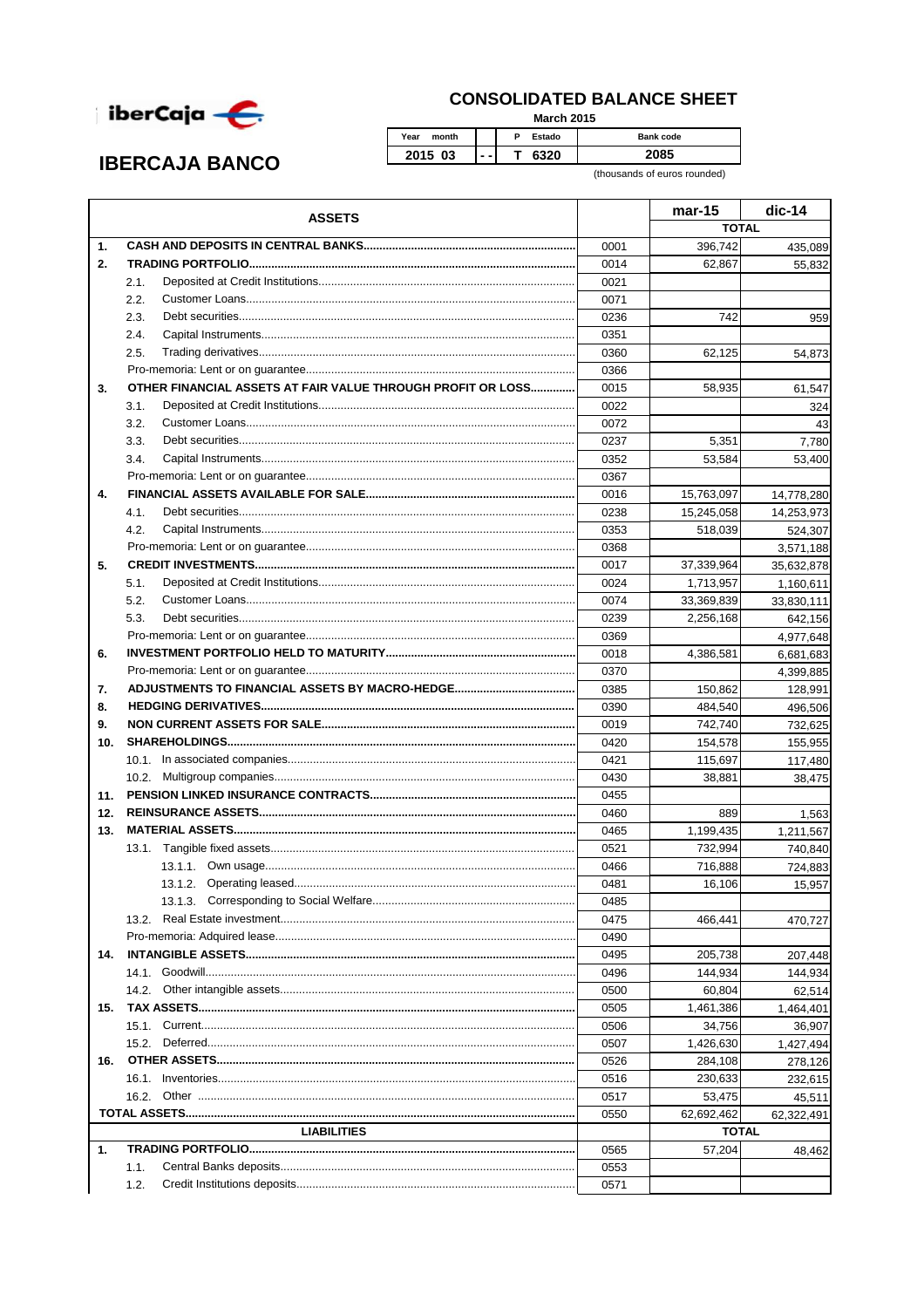

**IBERCAJA BANCO** 

## **CONSOLIDATED BALANCE SHEET**

**March 2015**

| Year<br>month |    | P<br>Estado | <b>Bank code</b> |
|---------------|----|-------------|------------------|
| 2015 03       | -- | חמי         |                  |

(thousands of euros rounded)

|     | 1.3. |                                                                      | 0616 |              |            |
|-----|------|----------------------------------------------------------------------|------|--------------|------------|
|     | 1.4. |                                                                      | 0766 |              |            |
|     | 1.5. |                                                                      | 0795 | 57,204       | 48,462     |
|     | 1.6. |                                                                      | 0800 |              |            |
|     | 1.7. |                                                                      | 0861 |              |            |
| 2.  |      | OTHER FINANCIAL LIABILITIES AT FAIR VALUE THROUGH PROFIT OR LOSS     | 0566 |              |            |
|     | 2.1. |                                                                      | 0552 |              |            |
|     | 2.2. |                                                                      | 0572 |              |            |
|     | 2.3. |                                                                      | 0617 |              |            |
|     | 2.4. |                                                                      | 0767 |              |            |
|     | 2.5. |                                                                      | 0842 |              |            |
|     | 2.6. |                                                                      | 0862 |              |            |
| 3.  |      |                                                                      | 0568 | 50,854,062   | 50,824,160 |
|     | 3.1. |                                                                      | 0554 | 2,696,594    | 4,848,302  |
|     | 3.2. |                                                                      | 0574 | 4,806,931    | 3,241,613  |
|     | 3.3. |                                                                      | 0619 | 40,515,045   | 39,868,562 |
|     | 3.4. |                                                                      | 0769 | 1,557,826    |            |
|     | 3.5. |                                                                      | 0844 | 556,669      | 1,631,249  |
|     |      |                                                                      |      |              | 556,574    |
|     | 3.6. |                                                                      | 0865 | 720,997      | 677,860    |
| 4.  |      |                                                                      | 0890 | 7,542        | 6,668      |
| 5.  |      |                                                                      | 0895 | 755,011      | 604,912    |
| 6.  |      |                                                                      | 0569 |              |            |
| 7.  |      |                                                                      | 0910 | 7,200,588    | 7,103,517  |
| 8.  |      |                                                                      | 0915 | 363,581      | 352,183    |
|     | 8.1. |                                                                      | 0916 | 171,761      | 172,755    |
|     | 8.2. |                                                                      | 0922 | 10,298       | 10,307     |
|     | 8.3. |                                                                      | 0923 | 25,787       | 26,027     |
|     | 8.4. |                                                                      | 0927 | 155,735      | 143,094    |
| 9.  |      |                                                                      | 0930 | 442,595      | 413,296    |
|     | 9.1. |                                                                      | 0931 | 7,488        | 5,907      |
|     | 9.2. |                                                                      | 0932 | 435,107      | 407,389    |
| 10. |      |                                                                      | 0941 |              |            |
| 11. |      |                                                                      | 0956 | 70,731       | 147,697    |
| 12. |      |                                                                      | 0961 |              |            |
|     |      |                                                                      | 1000 | 59,751,314   | 59,500,895 |
|     |      | <b>NET WORTH</b>                                                     |      | <b>TOTAL</b> |            |
| 1.  |      |                                                                      | 1020 | 2,560,807    | 2,518,359  |
|     | 1.1. |                                                                      | 1021 | 2,611,730    | 2,611,730  |
|     |      | 1.1.1.                                                               | 1022 | 2,611,730    | 2,611,730  |
|     |      |                                                                      | 1027 |              |            |
|     | 1.2. |                                                                      | 1030 |              |            |
|     | 1.3. |                                                                      | 1031 | $-93,490$    | $-244,024$ |
|     |      | 1.3.1.                                                               | 1033 | $-6,445$     | $-161,037$ |
|     |      | 1.3.2.<br>Reserves/ losses from companies accounted by Equity method | 1036 | $-87,045$    | $-82,987$  |
|     | 1.4. |                                                                      | 1040 |              |            |
|     |      | 1.4.1.                                                               | 1041 |              |            |
|     |      | 1.4.2.                                                               |      |              |            |
|     |      | Cuotas participativas and associated funds (just Saving Banks)       | 1055 |              |            |
|     |      | 1.4.3.                                                               | 1042 |              |            |
|     | 1.5. |                                                                      | 1050 |              |            |
|     | 1.6. |                                                                      | 1065 | 42,567       | 150,653    |
|     | 1.7. |                                                                      | 1070 |              |            |
| 2.  |      |                                                                      | 1005 | 379,845      | 302,710    |
|     | 2.1. |                                                                      | 1006 | 824,086      | 672,133    |
|     | 2.2. |                                                                      | 1011 | -73          | -98        |
|     |      |                                                                      | 1012 |              |            |
|     | 2.3. |                                                                      |      |              |            |
|     | 2.4. |                                                                      | 1013 | 262          |            |